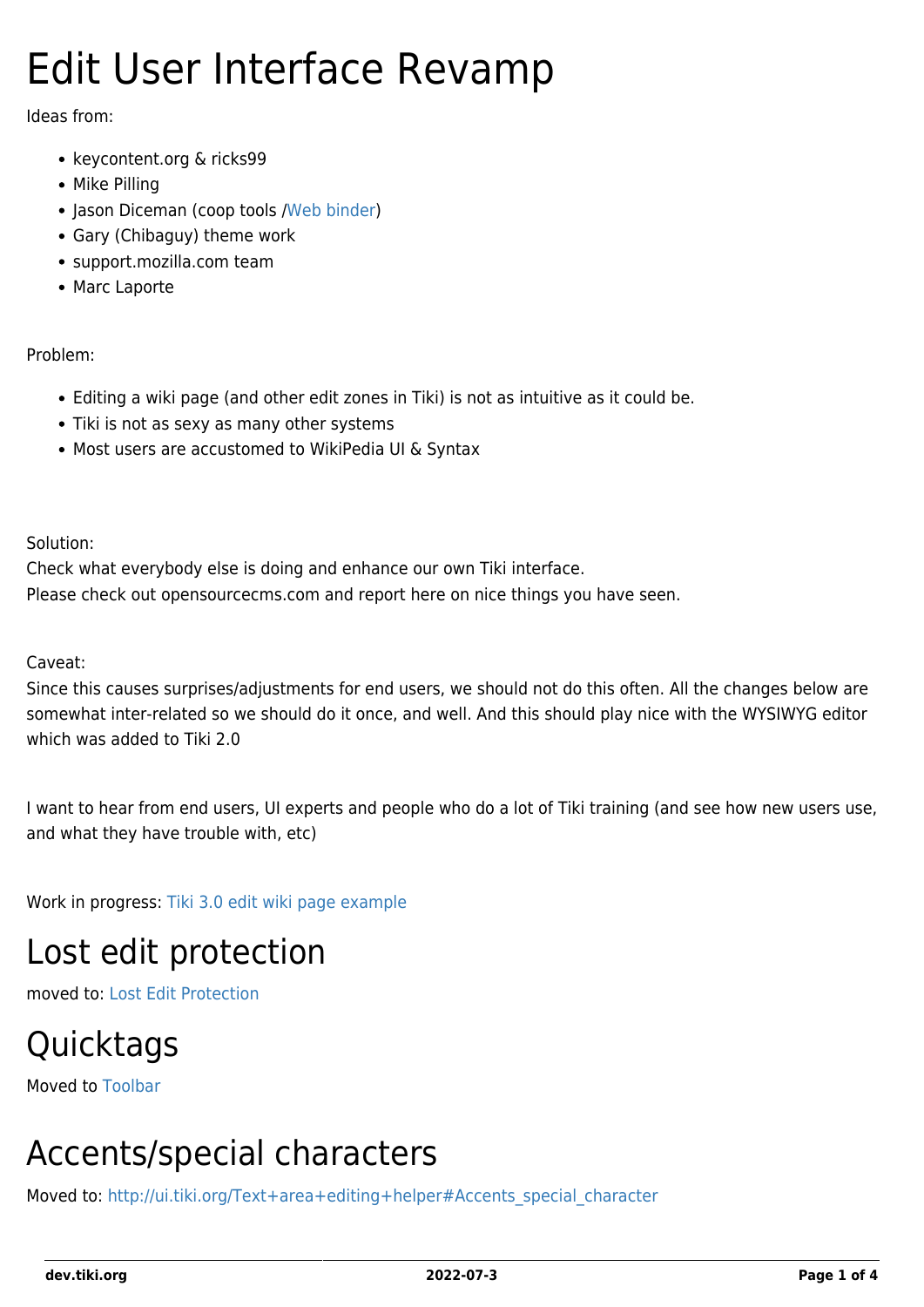# Wiki Help

- Direct link to plugins (why a second step?) idea from slj **done in 3.0**
- Add links to doc.tiki.org for all plugins **done in 3.0**
- Re-organize to have 5 tabs
	- Ouicktags explanation (visual)
	- All wiki syntax for activated features
	- $\circ$  All wiki syntax for de-activated features (we still want to see what we could turn on)
	- All wiki plugins for activated features
	- All wiki plugins for de-activated features (we still want to see what we could turn on)

Very nice:<http://keycontent.org/tiki-editpage.php?page=Sample%20Collaboration>(Very nice that it shows the relevant Quicktag)

Cooptools had some nice stuff as well

- Done in 1.10 (and backported to 1.9.8.x, too). Wiki help now shows:
	- 1. Quicktag
	- 2. Name
	- 3. Wiki syntax

# Dynamic Help System

New users often suffer from "feature shock" when first using TikiWiki. There are so many features and things to click on that they often become overwhelmed and afraid to use any features (from fear of doing something wrong). It would be very helpful to new users to have some sort of a dynamic help system, whereby there is a prominent help button (like the "fullscreen" button, always visible) that the user can click, and then receive popup descriptions of various page objects as they "mouse-over" them. They would have to then click the help button again to escape the dynamic help mode and return to normal page functionality. This feature is similar to that found in some Windows applications where a user can click a question mark icon, which then changes the mouse cursor, and then click on various application objects to receive help on those objects. This is in essence a site feature in itself (may want to be turned off) and not trivial, but getting beginning users to get comfortable with using Tiki is not trivial either.

# Section Edit

Like Wikipedia [Tiki 1.10 has editable sections when using the split plugin](http://doc.tiki.org/PluginSplit) but it's not enough. The [work](https://dev.tiki.org/tiki-view_tracker_item.php?itemId=1421) has started! Please test latest 1.10 from SVN. phase 2: [wish1800](https://dev.tiki.org/wish1800)

# Category picker

Easier category picker from cooptools.  $\pmb{\times}$ 

Can be seen here too: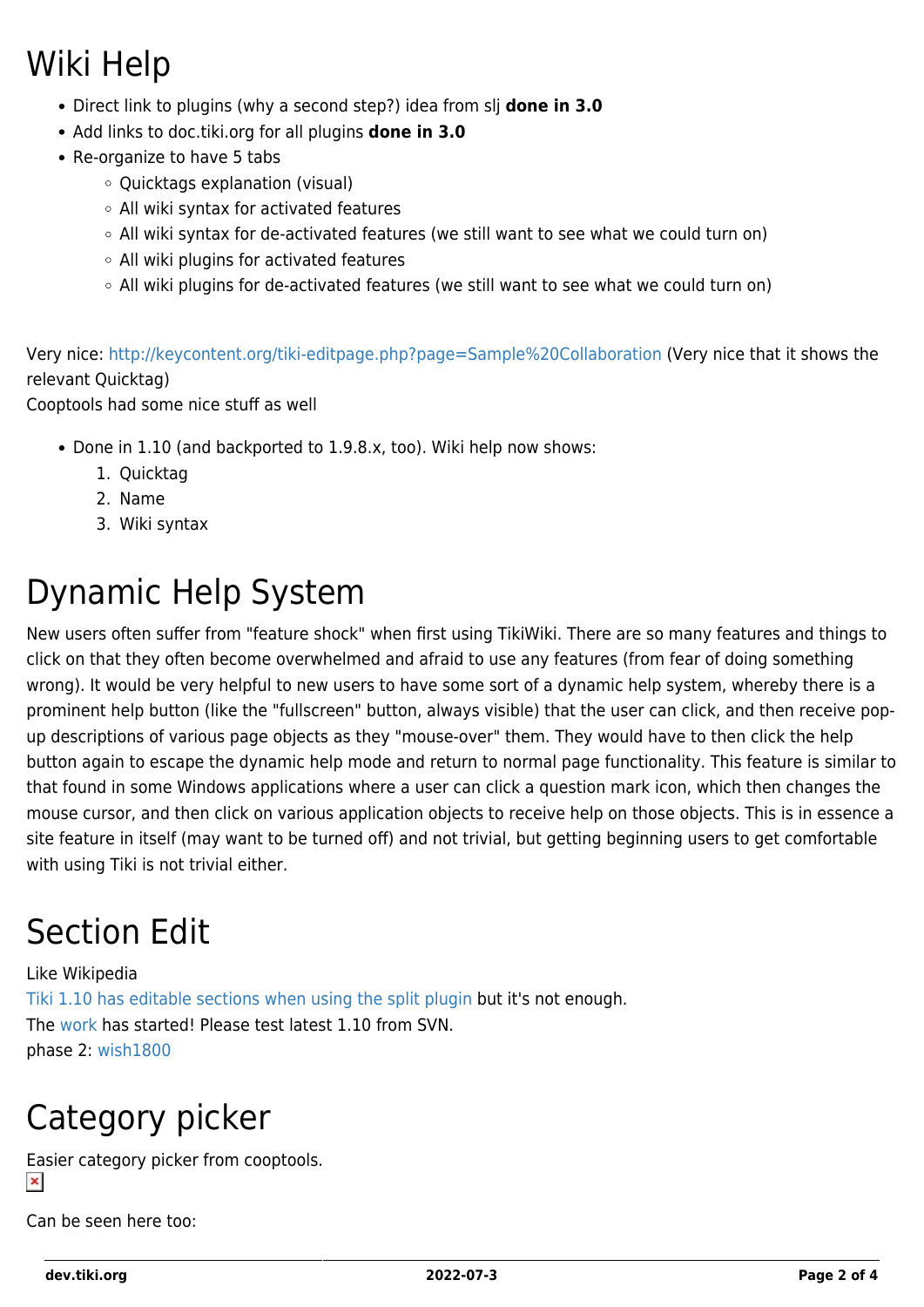<http://openpolitics.ca/tiki-editpage.php?page=test> Need fallback for non JS

If a category is picked, the checkbox "Categorize this object" should be done at the same time.

# Spellchecker

moved to [Spellcheck](https://dev.tiki.org/Spellcheck)

# Icons & layout

Gary has been using different layouts/icons

Should pick only 2-3 *nice* layouts to include with the base Tiki install. **This is ongoing. See Gary**

### Preview & history

#### [Wiki editing: Preview with diff, like Mediawiki](http://dev.tiki.org/tiki-view_tracker_item.php?trackerId=5&itemId=1191)

Page history could be better: See WikiPedia for ideas like a button to increment the diffed versions Have a useful diff. MediaWiki is currently much better at understanding the changes than Tiki. It goes word by word, not letter by letter.

When viewing a diff, I should be able to see

preferred diff engine: admin setting, which could be optionnally overriden by user. If I override once, next time, it should use the same one (and not default always to html diff like in 2.0)

The diff procedure is not intuitive: when page is large, it's difficult to find action button

### Html & javascript stripping (security) (maybe we'll look at this, maybe not)

- These security features cause support requests. Maybe we could enhance UI to facilitate use of dynamic content so users can add html
- Also related: [Built it TPL editor removes Javascript from the Templates](https://dev.tiki.org/tiki-view_tracker_item.php?trackerId=5&itemId=53)

### Article templates

Allow for a template for new articles (containing a TOC, sample syntax, or whatever the admin wants). **This already exists** [content template](http://doc.tiki.org/content%20template)

### Misc

Don't mess with the browser's default looks and behaviour for buttons and text fields. Users are used to how these things look and act by default.